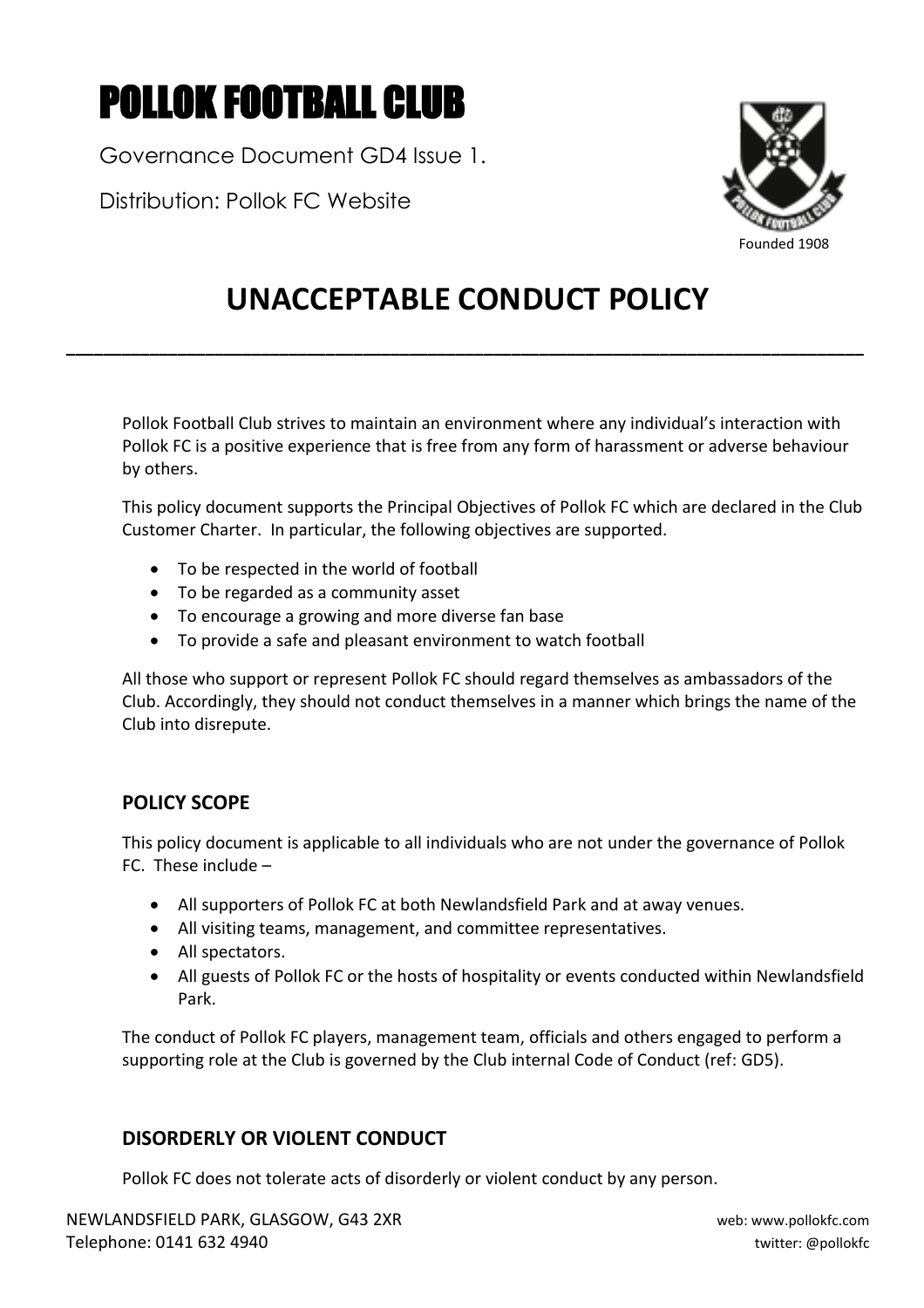Acts of disorderly conduct include, but are not limited to –

- Conduct which could stir up or sustain hatred or ill will towards or against any person or group of individuals.
- Threatening or abusive conduct.
- Racist or sectarian acts.
- Displaying any writing, or other communication, which is threatening, abusive or insulting.
- Any act which indicates (i) support for (ii) affiliation to (iii) celebration of (iv) opposition to any group proscribed under the Terrorism Act 2000.
- Any incursion onto the field of play or the pitch side area during the course of a match, except under emergency situations, or when authorised by match officials.
- The possession of, or the discharging of, any pyrotechnic device, smoke device or similar item.

"Communication" includes all forms of written and verbal communication, including electronic communication on social media platforms.

"Violent Conduct" means conduct where there is (i) actual, attempted or threatened physical violence against a person or persons; or (ii) intentional damage to property.

# **RACIST OR SECTARIAN ACTS**

Pollok FC unreservedly condemns any act of racism or sectarianism. The Club is proud to have been associated with the Show Racism the Red Card campaign and is pleased to support any initiative which helps to eradicate racism or sectarianism from Scottish football. Therefore, any such act will be regarded as serious disorderly conduct and will be dealt with accordingly by the Club.

### **ALCOHOL POSSESSION**

The possession or consumption of alcohol within Newlandsfield Park is prohibited, except in the Club Pavilion when hospitality is being offered. Pollok FC reserves the right to confiscate any alcoholic, or alcohol infused, drinks and / or to remove anyone from the ground who contravenes this condition.

Where alcohol prizes are offered for competitions, raffles or draws by the Club, these shall be retained until after a match has been concluded before being presented to the winners.

### **REPORTING UNACCEPTABLE CONDUCT**

Pollok FC strongly encourages anyone who is experiencing or witnesses any unacceptable conduct to report this without delay to one of the match day officials who are clearly identified. The officials, guided by the Match Day Supervisor, will take appropriate action. Incidents which occur before or after a match may also be reported to Club officials. The Club is committed to investigating all reported incidents fully and taking the appropriate action(s) arising from the findings.